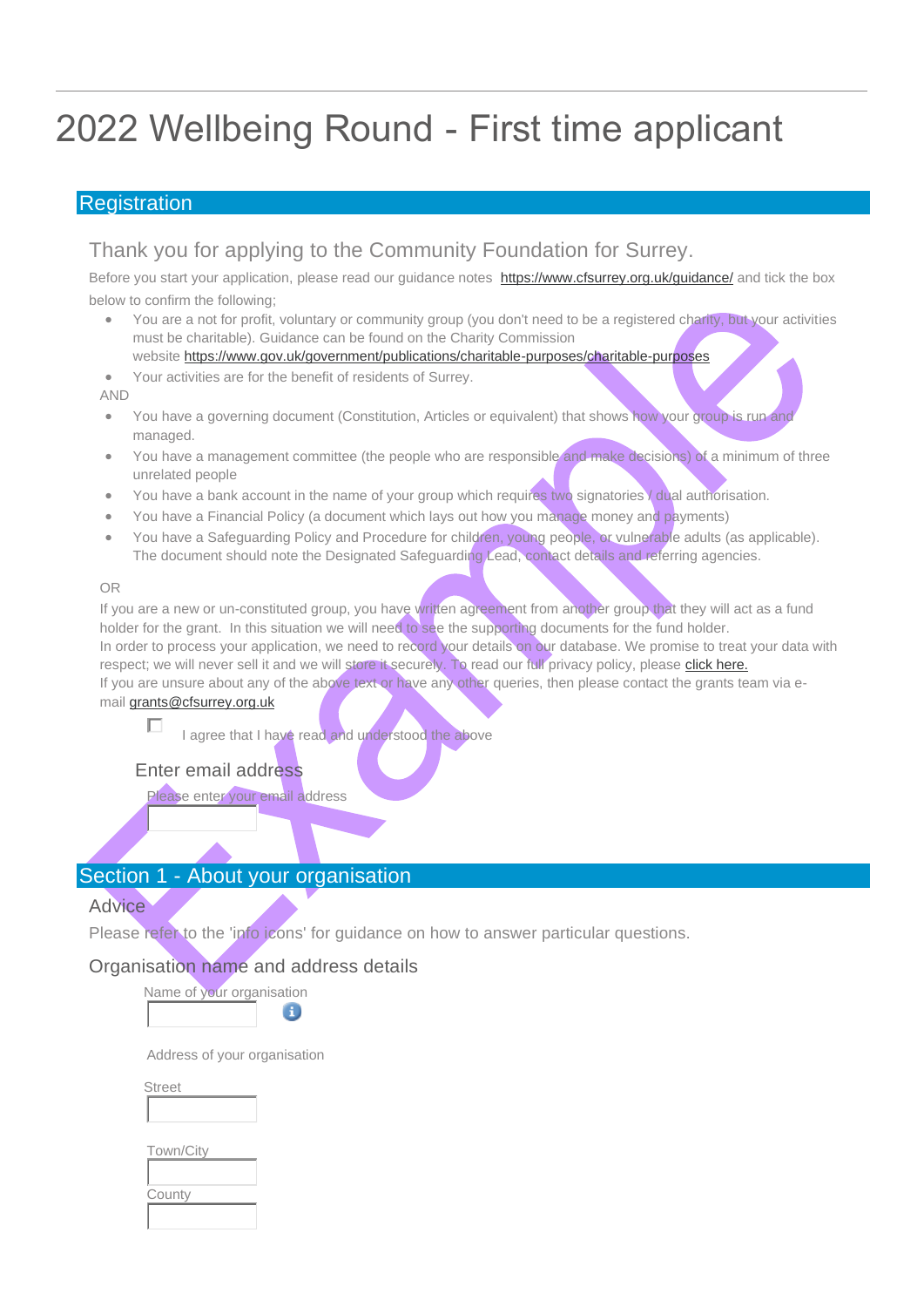| Postcode             |
|----------------------|
|                      |
| Website              |
|                      |
| Facebook             |
|                      |
| Twitter              |
|                      |
| Telephone            |
|                      |
| General/Office email |
|                      |

# Main contact person

These are the details that will be used for correspondence purposes for this grant application and any subsequent end of grant reporting.



# What type of organisation are you?

Select as many as appropriate. Please use the pop-up box to record your charity/company number



- Registered charity
- Company limited by guarantee
- $\Box$ Unincorporated club or association
- $\Box$ Community Interest Company
- $\Box$ Charitable Incorporated Organisation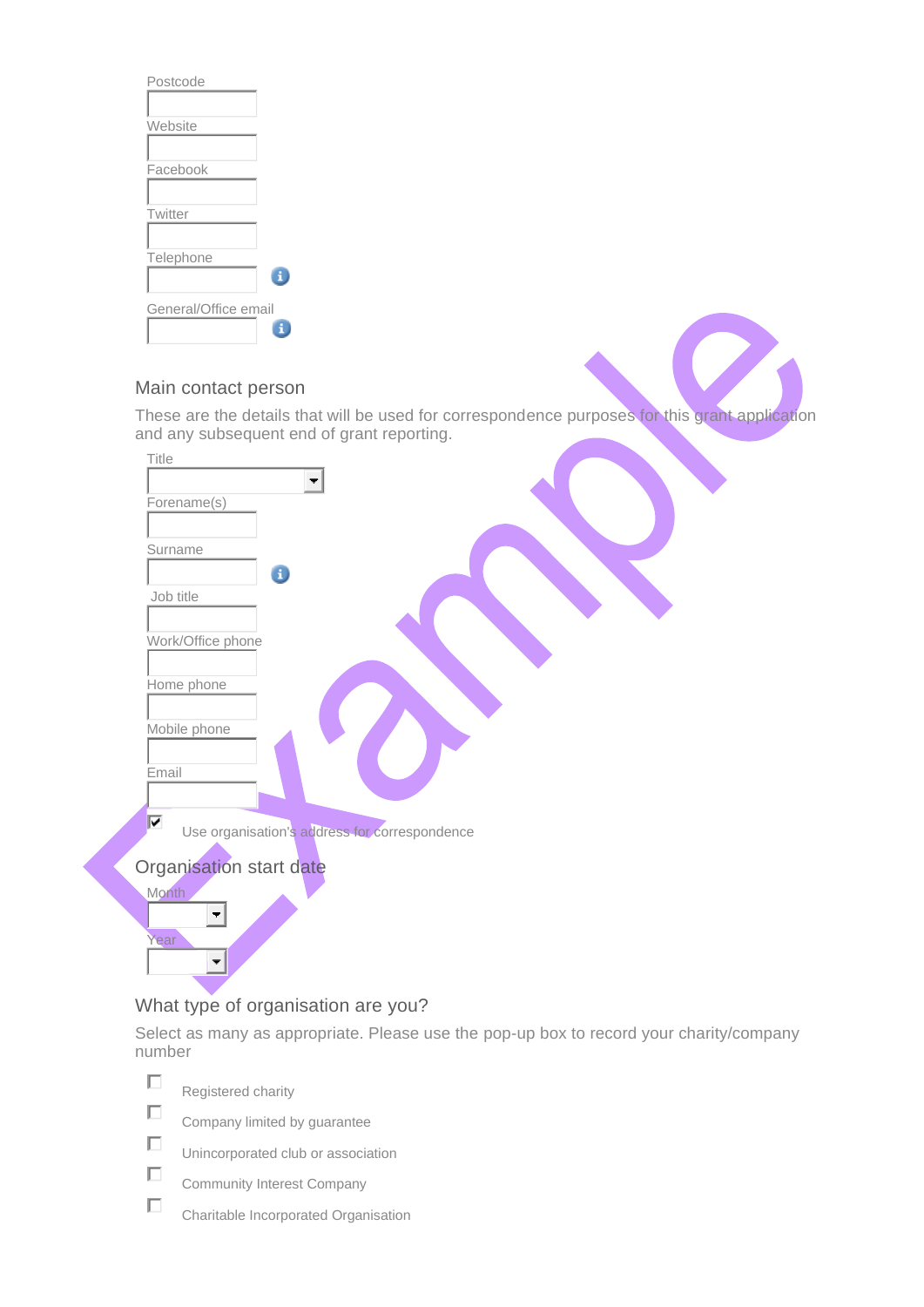

## Banking

If your application if successful, your grant will be paid by BACS. Please provide the details of your account and attach a recent (within 3 months) copy of a statement in the attachments section of the application form.



Management committee

Volunteers (excluding management committee)

Please describe the overall aims and objectives of your organisation and the activities or services your organisation provides.



0 word of 1000

Please tell us about any local networks you are involved in or partners you work with. Tell us how your work fits in with other charities and providers addressing this problem.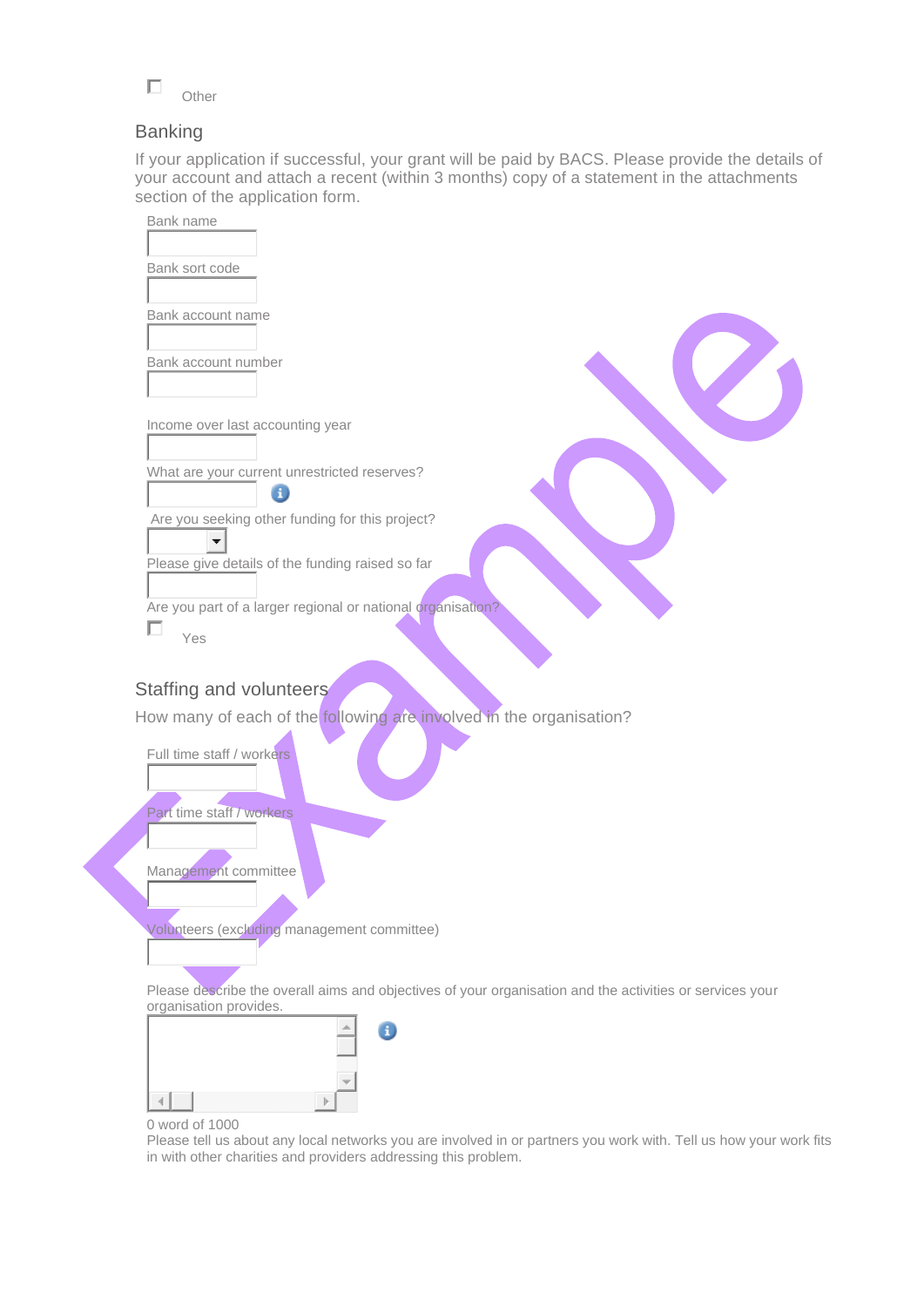

# Section 2 - About your grant application

#### Project details

Please refer to the "info icons" for guidance on how to answer particular questions.



The change you want to make - How does this project/work help to solve the problem? How will the lives of people be better? Is there a benefit to the wider community?

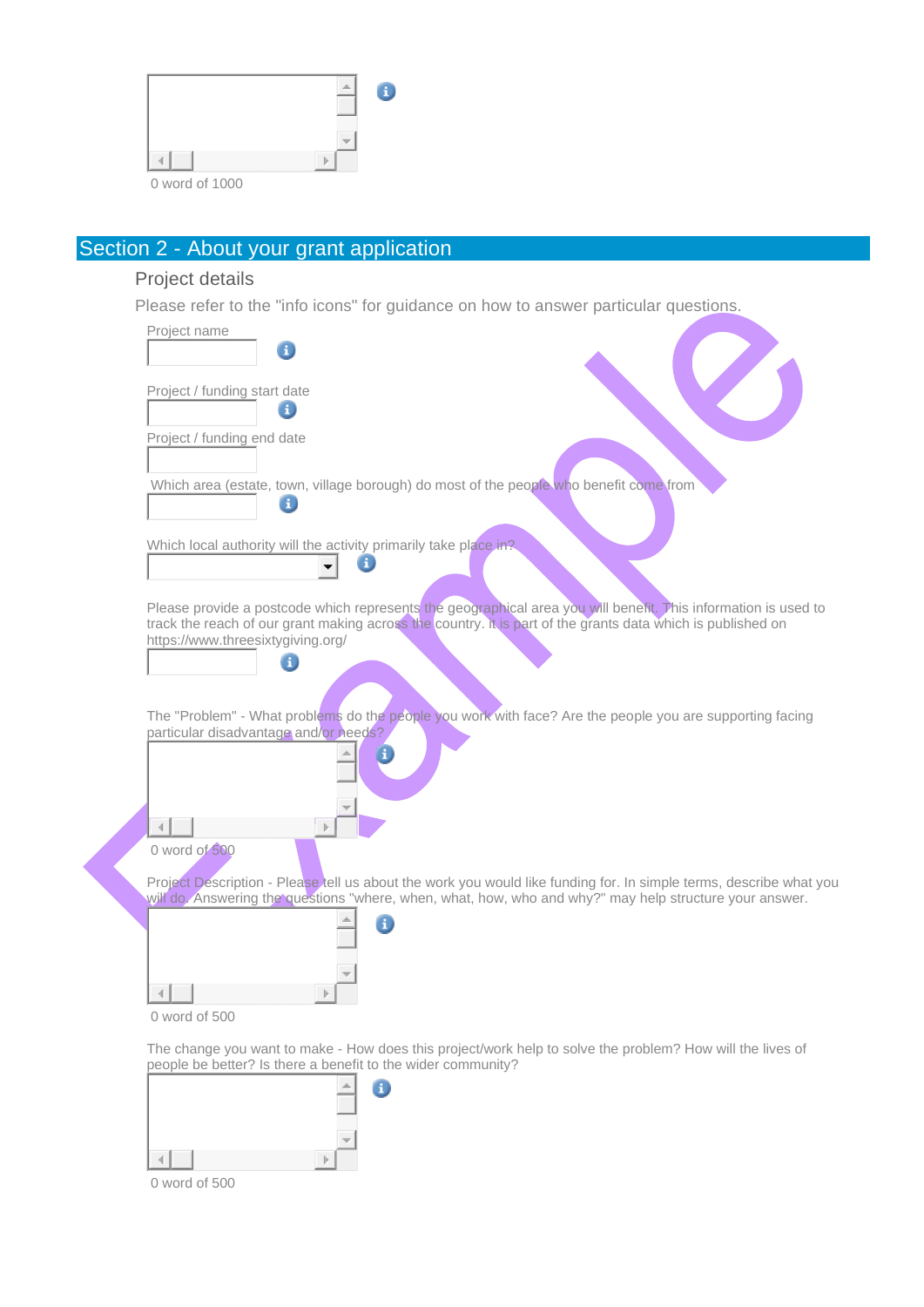Outcomes and Impact - How will you measure and report on the positive changes made for people?



0 word of 500

To help us understand the difference this work will make please tell us how the organisation has helped an individual in the past and the change made to their life. These stories of change can be very compelling for donors.



0 word of 500

Please tell us about any local networks you are involved in or partners you work with. Tell us how your work fits in with other charities and providers addressing this problem.



0 word of 500

If the questions above have not provided you with the opportunity to tell us what is important to you, please use this field to provide any extra information.

 $\lVert \cdot \rVert$ 

0 word of 500

## Equity, Diversity, and Inclusion

 $\mathbb{R}$ 

A.

It is important to us that funded services can be accessed by all people, whoever they are.

Please tell us how you ensure that vulnerable and marginalised people are able to access your support. How are people involved in the design of your projects and the leadership of your organisation?



 $\bar{q}$ 

#### Outcomes and Indicators

 $10$  word of  $1000$ 

To help evaluate the difference your work is making we ask that you select Outcomes and Indicators from the drop downs box below - these will help measure the impact of your work. Four options are listed but you are only required to select one - please use more if they are meaningful for your project.

Indicators will then display based on the Outcome selected. Please only chose Indicators which are meaningful for your work - you do not need to select all of the boxes.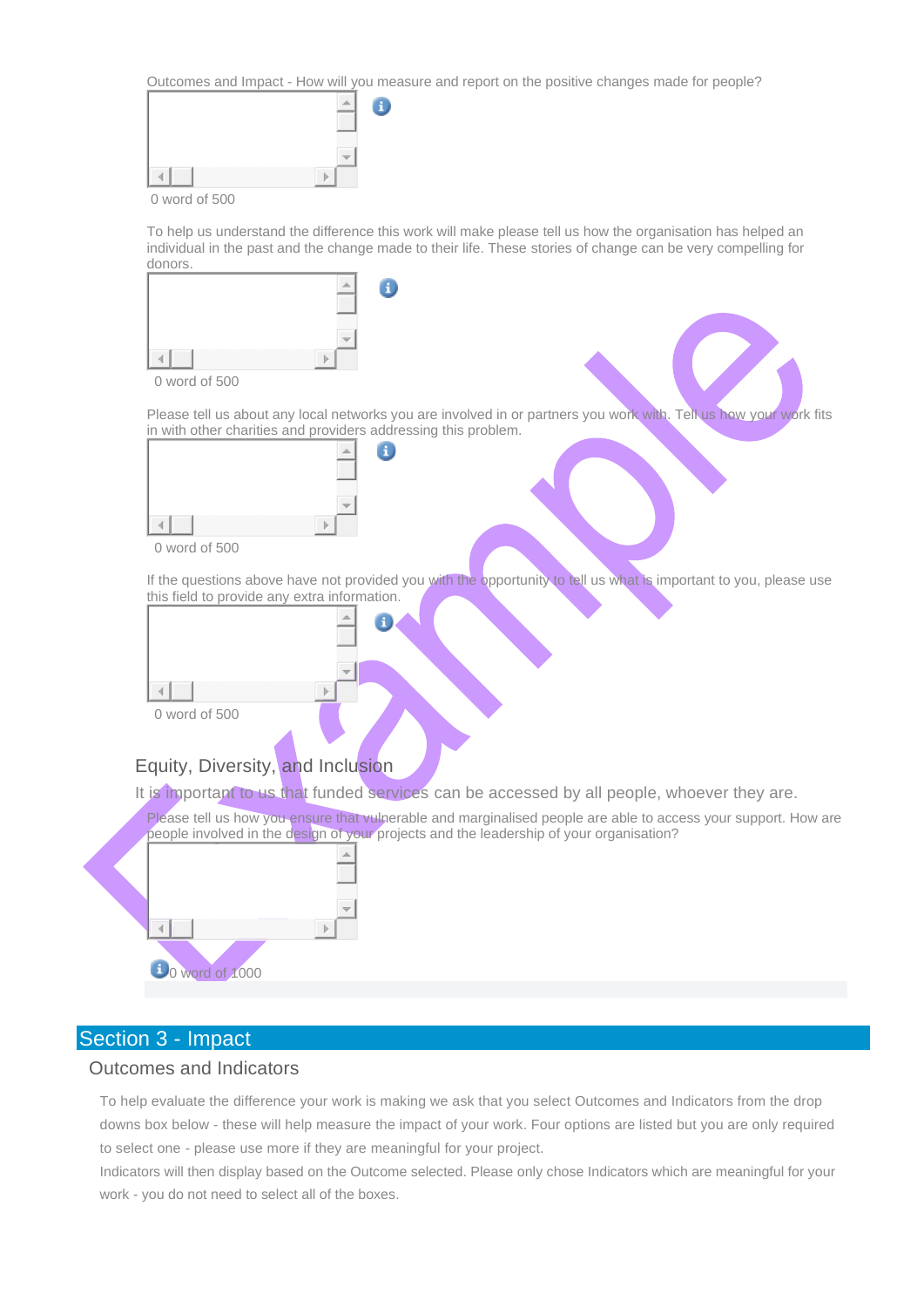Please add a predicted number of beneficiaries for each Indicator in the box(es) provided. We appreciate it can be challenging to predict numbers; please provide your best realistic estimate.



# Section 4 - Project budget and consent

### Project budget

Please provide a budget for your work - we are a full cost recovery funder so please include relevant overheads for project applications. If you are applying for core costs, please provide an overview of your organisation's budget.



Staff costs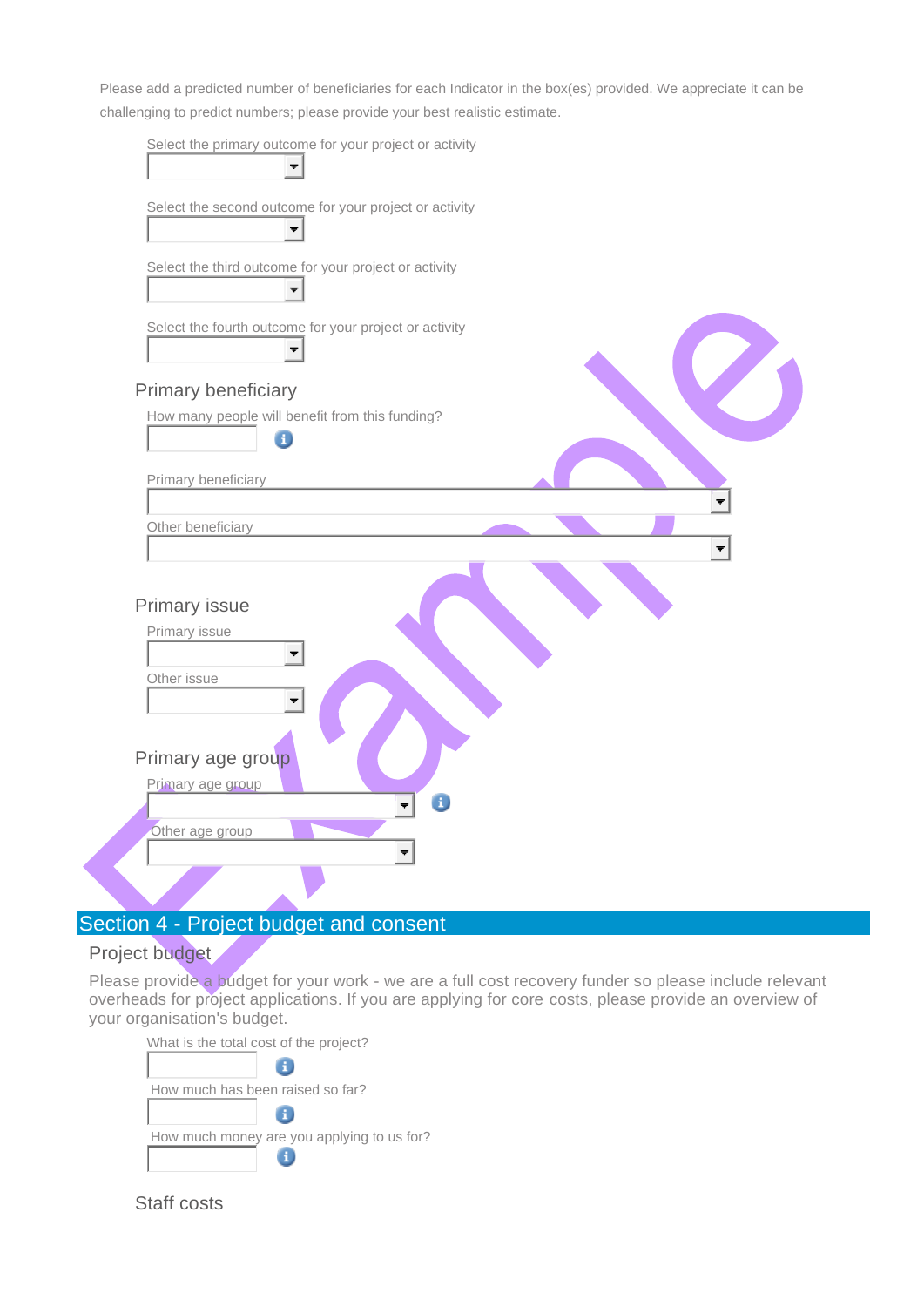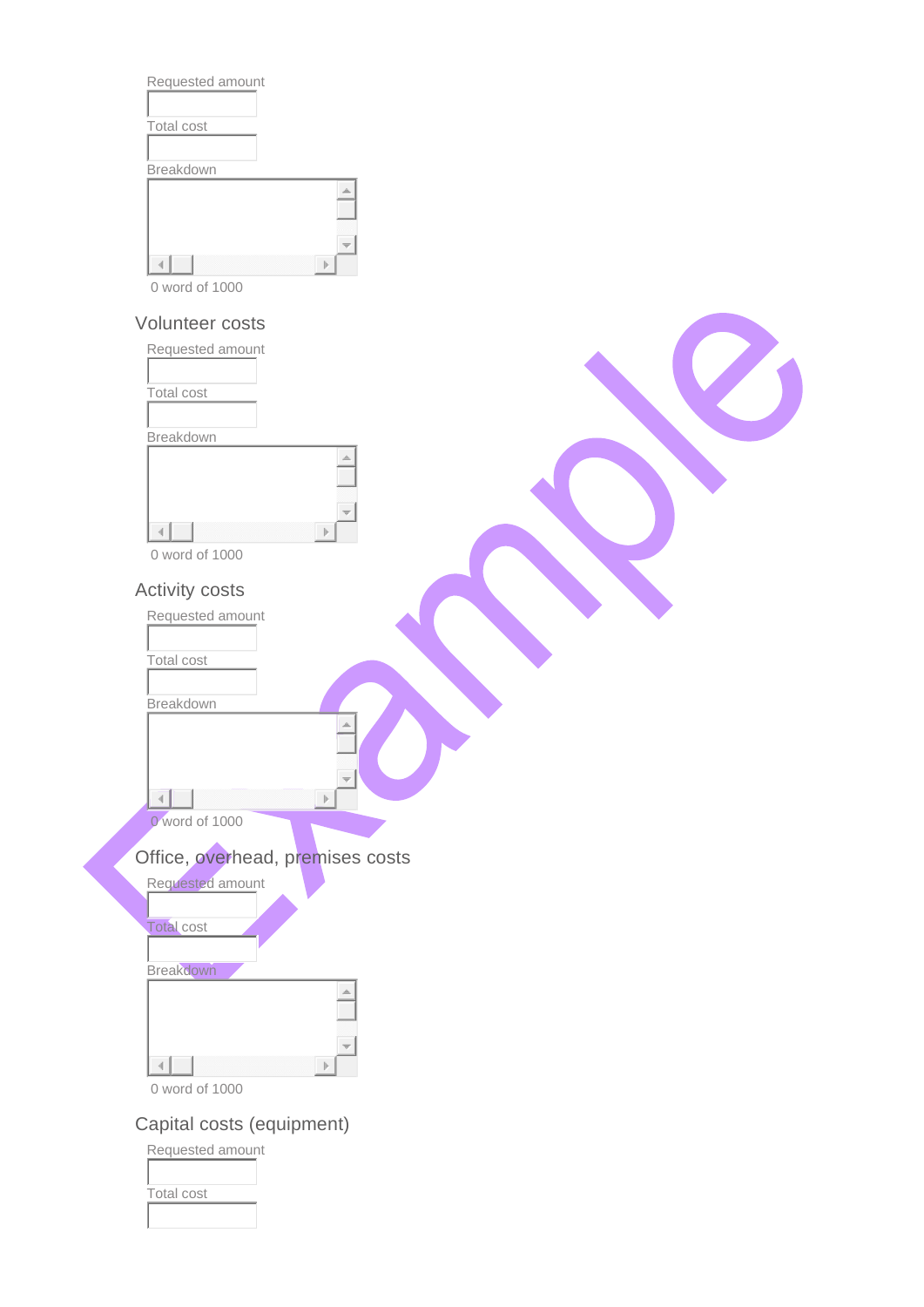

| Referee forename     |
|----------------------|
|                      |
| Referee surname      |
|                      |
| Referee company name |
|                      |
| Referee position     |
|                      |
| Referee email        |
|                      |
| Referee phone        |
|                      |

#### Supporting documents

T

Please submit an up-to-date copy of each of the supporting documents using the "Attachments" button below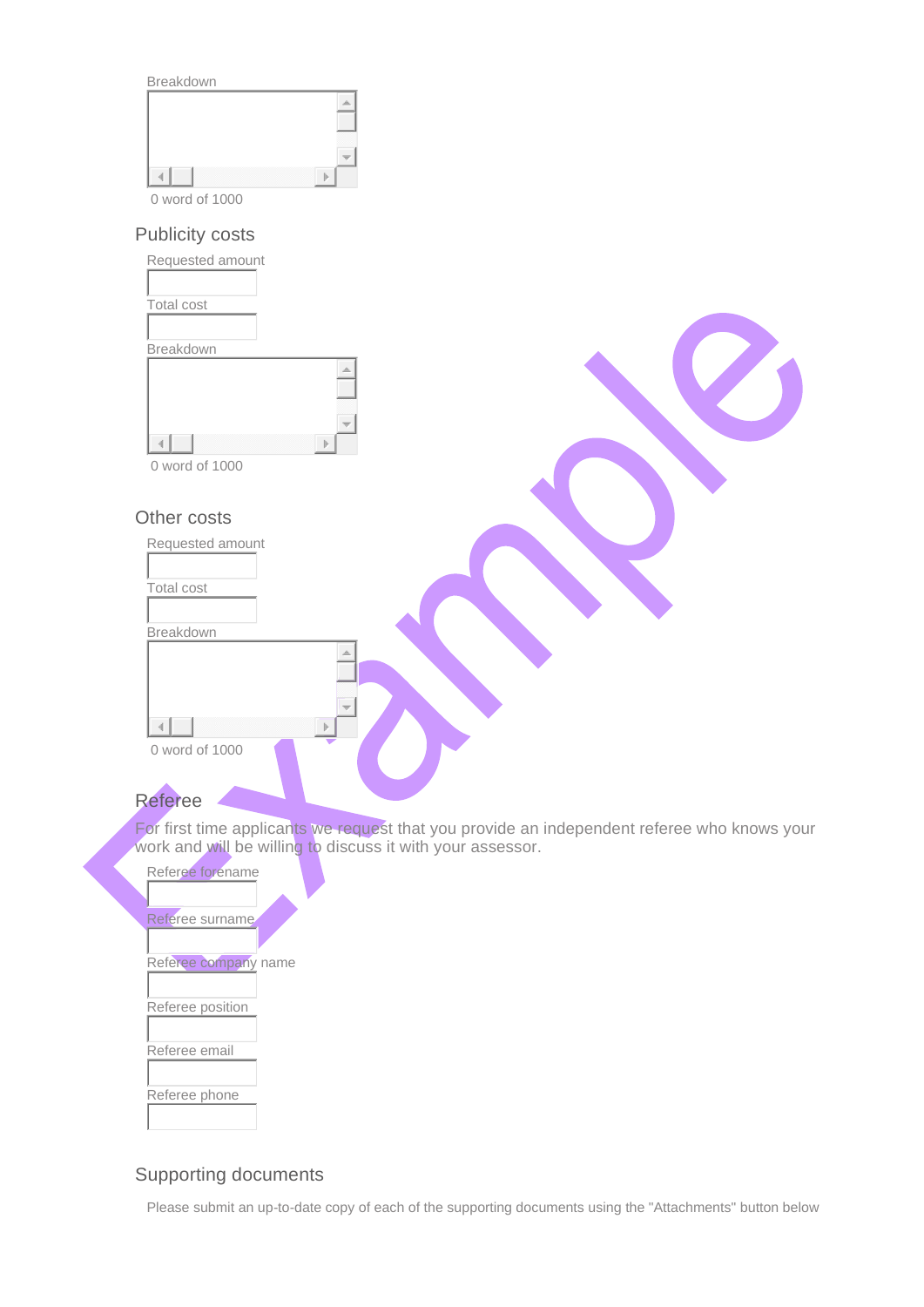- Governing document
- Financial policy
- Safeguarding policy and procedures
- Most recent Report and Accounts (if available on the charity commission website you do not need to submit)
- A recent bank statement no older than 3 months old transactions may be redacted for privacy
- Quote if applying for building works or any capital costs above £5,000
- Management accounts showing your current financial position

If you cannot submit them online, please email them to [grants@cfsurrey.org.uk.](mailto:grants@cfsurrey.org.uk?subject=Supporting%20documents%20-%20Winter%202021%20Poverty%20Fund) Please check the box below if the documents will follow by email.

Documents to follow by email

| Yes          |
|--------------|
| Add document |

## **Declaration**

#### **Declaration**

- I am authorised to make this application on behalf of the above organisation, and I certify that the information contained in this application is correct.
- I certify that the documents submitted to support this application are the full and current documents and they accurately represent my organisation's current financial position, policies, and governance.

#### **Conditions of Grant Award**

By submitting an application to the Community Foundation for Surrey, the organisation named in the application (referred to as "you" in these Terms and Conditions) agrees, if awarded a grant, that:

- o Any grant is awarded on the basis of the information supplied in this application.
- o Any and all monies awarded must be used for exclusively charitable purposes as defined on the Charity Commission website [https://www.gov.uk/government/publications/charitable-purposes/charitable](https://www.gov.uk/government/publications/charitable-purposes/charitable-purposes)[purposes.](https://www.gov.uk/government/publications/charitable-purposes/charitable-purposes)
- o The award is intended only to fund the work specified in your request and only for expenditure incurred after the date of your grant award.
- o The award will be recorded as Restricted income in your accounts unless you are specifically notified that the grant is unrestricted.
	- You will act lawfully in carrying out your project in accordance with best practice and guidance from your regulators, and follow any guidelines issued by us about the project or use of the grant and let us know promptly about any fraud, other impropriety, mismanagement, or misuse in relation to the grant.
- You will inform us of any Serious Incident as defined by the Charity Commission <https://www.gov.uk/guidance/how-to-report-a-serious-incident-in-your-charity>

If the project/activity changes in any way from the original application, the Community Foundation for Surrey must be notified immediately. Significant variations may result in the grant being altered or withdrawn.

If you have been unable to start using the grant within three months of receipt, or it cannot be used for the purpose for which it was awarded you must contact the Foundation as soon as possible.

- o You will immediately return any part of the grant that is not used for your project, or which constitutes an unlawful subsidy.
- o You will keep accurate and comprehensive records about your project during the project and for five years afterwards and provide us on request with copies of those records and evidence of expenditure of the grant, such as original paper or electronic receipts, invoices, and bank statements.
- o An End of Grant report will be completed and returned to the Community Foundation for Surrey within 3 months of completion.
- o You will acknowledge Community Foundation for Surrey funding using our logo in accordance with the relevant guidelines for recognising your grant, which can be found on our website https://www.cfsurrey.org.uk/apply-for-funding-3/publicising-your-grant.